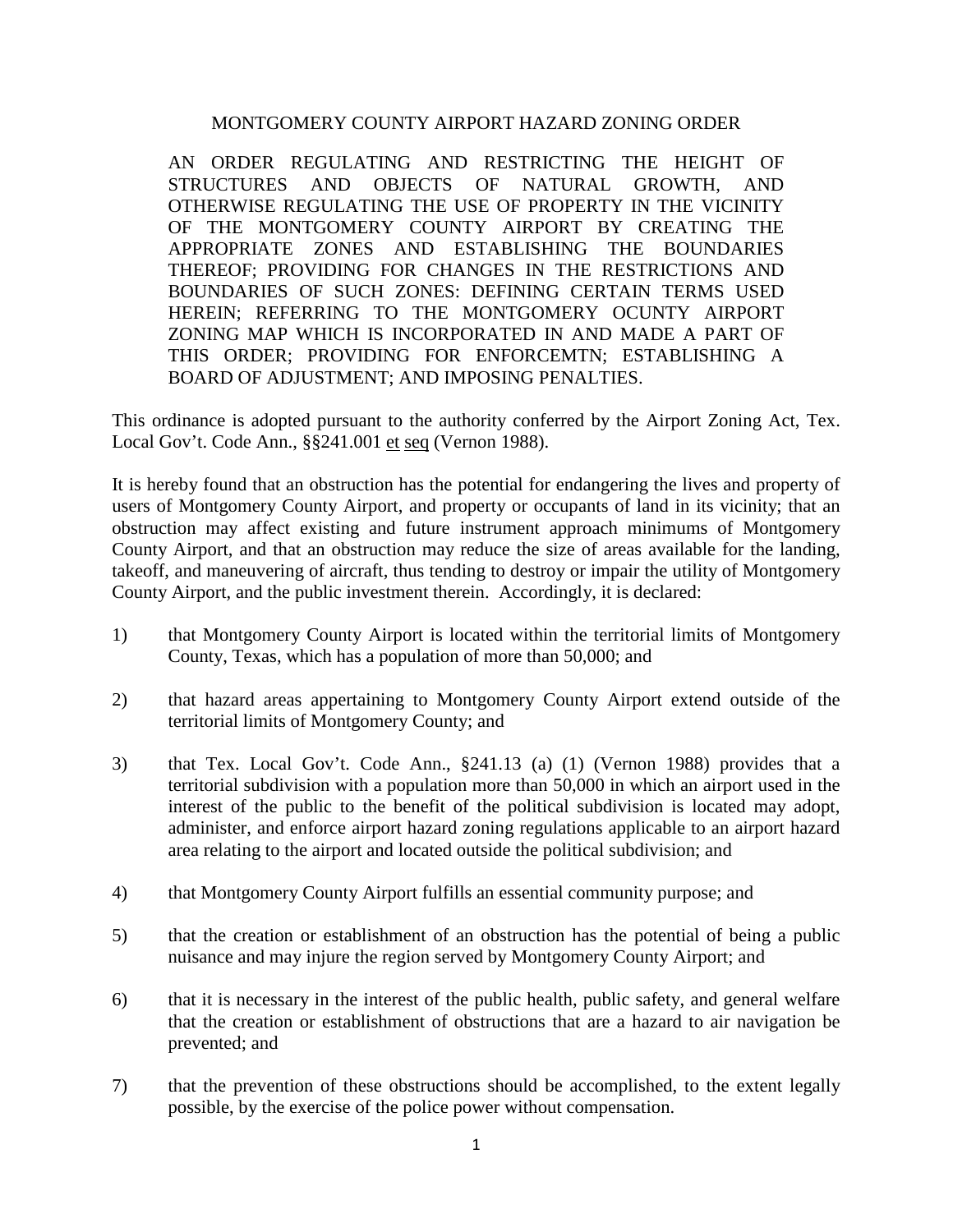It is further declared that the prevention of the creation or establishment of hazards to air navigation, the elimination, removal, alteration or mitigation of hazards to air navigation, or the marking an lighting of obstructions are public purposes for which a political subdivision may raise and expend public funds and acquire land tor interests in land.

BE IT ORDERED BY THE COMMISSIONERS COURT OF MONTGOMERY COUNTY, TEXAS:

Section 1. Short Title. This Order shall be known and may be cited as "Montgomery County Airport Zoning Order."

Section 2. Definitions. As used in this Order, unless the context otherwise requires:

- (1) AIRPORT means Montgomery County Airport.
- (2) AIRPORT ELEVATION means the established elevation of the highest point on the landing area measured in feet from mean sea level.
- (3) AIRPORT HAZARD means any structure or tree or use of land which obstructs the air space required for the flights of aircraft or which obstructs or interferes with the control or tracking and/or data acquisition in the landing, taking off or flight at an airport, or at any installation or facility relating to flight, and tracking and/or data acquisition of the flight craft; hazardous, interfering with or obstructing such landing, taking off or flight of aircraft or which is hazardous to or interferes with tracking and/or data acquisition pertaining to flight and flight vehicles.
- (4) AIRPORT HAZAR AREA means any area of land or water upon which an airport hazard might be established if not prevented as provided in this Order.
- (5) AIRPORT REFERENCE POINT means any area of land or water upon which an airport hazard might be established if not prevented as provided in this Order.
- (6) APPROACH SURFACE A surface longitudinally centered on the extended runway centerline, extending outward and upward from the end of the primary surface and at the same slope as the approach zone height limitation slope set forth in Section 4 of this Order. In plan the perimeter of the approach surface coincides with the perimeter of the approach zone.
- (7) APPROACH, TRANSITION, HORIZONTAL, AND CONICAL ZONES These zones are set forth in Section 3 of this Order.
- (8) BOARD OF ADJUSTMENT A Board consisting of five  $(5)$  members appointed by the Commissioners Court of Montgomery County, Texas, as provided by Tex. Local Gov't. Code Ann., §241.032 (Vernon 1988).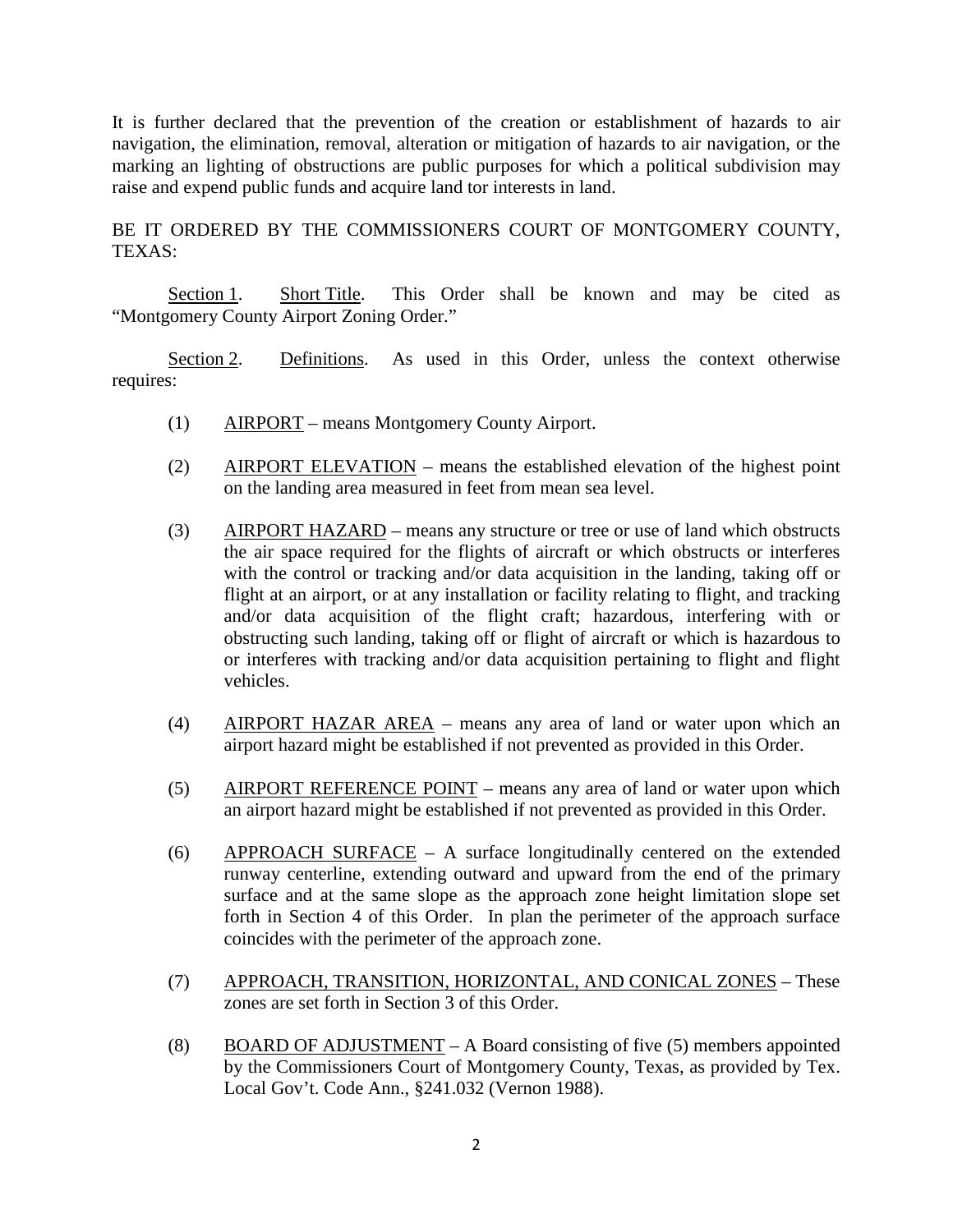- (9) CONICAL SURFACE A surface extending outward and upward from the periphery of the horizontal surface at a slope of twenty (20) to one (1) for a horizontal distance of four thousand (4,000 feet.
- (10) HAZARD TO AIR NAVIGATION an obstruction determined to have a substantial adverse effect on the safe and efficient utilization of the navigable airspace.
- (11) HEIGHT For the purpose of determining the height limits in all zones set forth in this Order and shown on the zoning map, the datum shall be mean sea level elevation unless otherwise specified.
- (12) HORIZONTAL SURFACE a horizontal plane one-hundred-fifty (150) feet above the established airport elevation, the perimeter of which in plan coincides with the perimeter of the horizontal zone.
- (13) LANDING AREA means the surface area of the Airport used for the landing, take-off or taxiing of aircraft.
- (14) NONCONFORMING USE Any pre-existing structure, object of natural growth, or use of land which is inconsistent with the provisions of this Order or an amendment thereto.
- (15) OBSTRUCTION Any structure, growth, or other object, including a mobile object, which exceeds a limiting height set forth in Section 4 of this Order.
- (16) PERSON means an individual, firm, partnership, corporation, company, association, joint stock association, or body politic, and includes a trustee, receiver, assignee, administrator, executor, guardian, or other representative.
- (17) PRIMARY SURFACE a surface longitudinally centered on a runway. When the runway has a specially prepared hard surface, the primary surface extends two-hundred (200) feet beyond each end of that runway; but when the runway has no specially prepared hard surface, or planned hard surface, the primary surface ends at each end of that runway. The width of the primary surface of a runway will be that width prescribed in Part 77 of the Federal Aviation Regulations (FAR) for the most precise approach existing or planned for either end of that runway. The elevation of any point on the primary surface is the same as the elevation of the nearest point on the runway centerline. The width of a primary surface is:
	- (a) Two-hundred-fifty (250) feet for utility runways having only visual approaches.
	- (b) For other than utility runways the width is: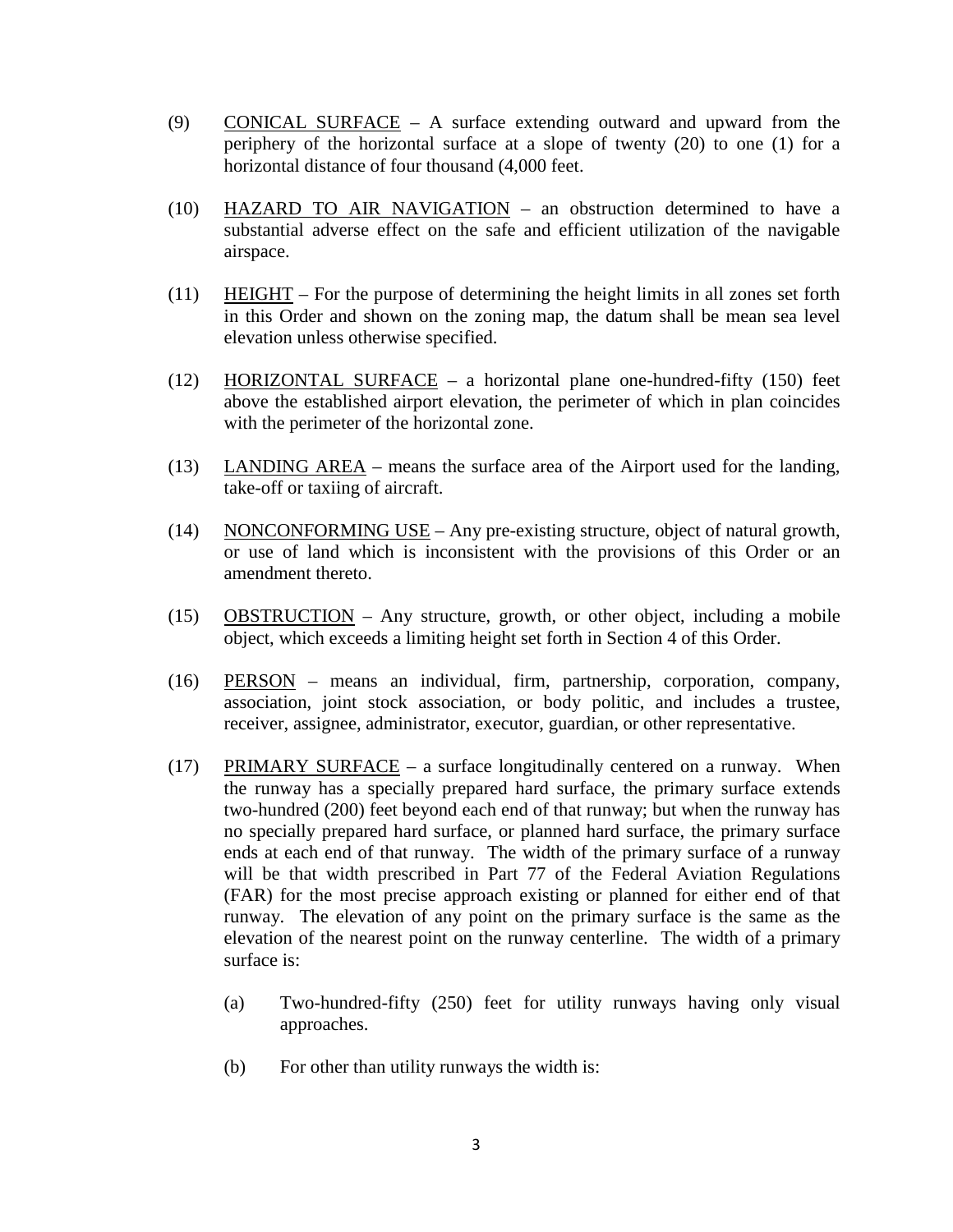- (1) Five-hundred (500) feet for visual runways having only visual approaches.
- (2) One-thousand (1,000) feet for a non-precision instrument runway having a non-precision instrument approach with visibility minimums as low as three-fourths of a statute mile, and for precision instrument runways.
- (18) RUNWAY A defined area on an airport prepared for landing and take-off of aircraft along its length.
- (19) STRUCTURE An object, including a mobile object, constructed or installed by man, including, but not limited to, buildings, towers, crane, smokestacks, earth formation, and overhead transmission lines.
- (20) TRANSITIONAL SURFACES These surfaces extend outward at ninety (90) degree angles to the runway centerline and the runway centerline extended at a slope of seven (7) feet horizontally for each foot vertically from the sides of the primary and approach surfaces to where they intersect the horizontal and conical surfaces. Transitional surfaces for those portions of the precision approach surfaces, which project through and beyond the limits of the conical surface, extend a distance of five-thousand (5,000) feet measured horizontally from the edge of the approach surface and at ninety (90) degree angles to the extended runway centerline.
- (21) TREE any object of natural growth.
- (22) VISUAL RUNWAY A runway intended solely for the operation of aircraft using visual approach procedures.
- (23) UTILITY RUNWAY A runway that is constructed for and intended to be used by propeller driven aircraft twelve-thousand-five-hundred (12,500) pounds maximum gross weight and less.
- (24) NONPRECISION INSTRUMENT RUNWAY A runway having an existing instrument approach procedure utilizing air navigation facilities with only horizontal guidance, or area type navigation equipment, for which a straight-in non-precision instrument approach procedure has been approved or planned.
- (25) PRECISION INSTRUMENT RUNWAY A runway having an existing instrument approach procedure utilizing an Instrument Landing System (ILS), a Microwave Landing System (MLS) or a Precision Approach Radar (PAR). It also means a runway for which a precision approach system is planned and is so indicated on an approved airport layout plan or any other planning document.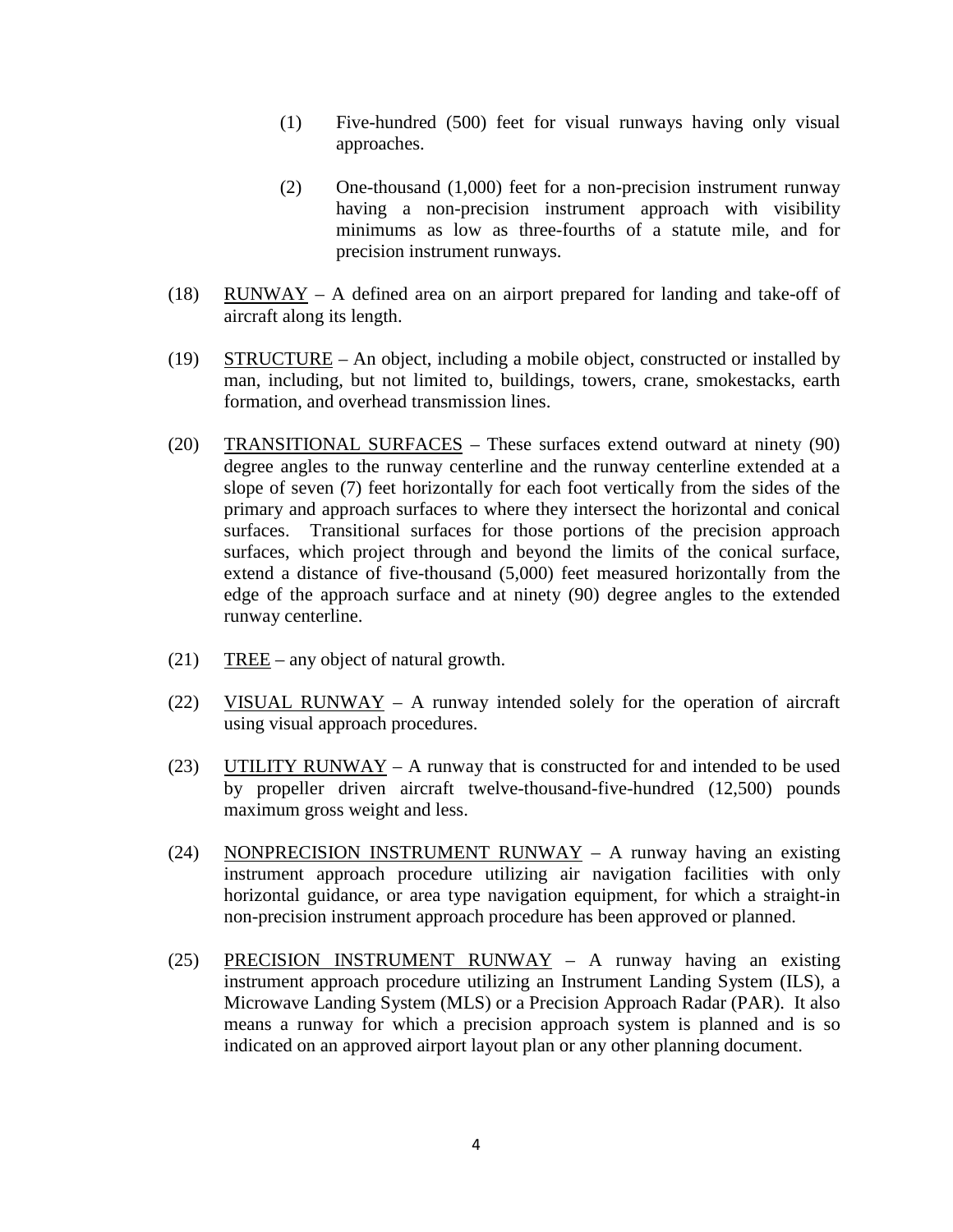Section 3. Zones. In order to carry out the provisions of this Order, there are here created and established certain zones which include all of the land lying beneath the Approach Surfaces, Transition Surface, Horizontal Surface and Conical Surface as they apply to Montgomery County Airport. Such zones are shown on Zoning Map consisting of one (1) sheet, prepared by the Texas Department of Aviation, Austin, Texas, and dated December 4, 1989, which is attached to this Order and made a part hereof. An area located in more than one of the following zones is considered to be only in the zone with the more restrictive height limitation. The various zones are hereby established as follows:

- (1) APPROACH ZONES
	- (a) Runway 14 Left Approach zone is established beneath the approach surface at the end of Runway 14 Left on Montgomery County Airport for precision instrument landings and take-offs. The inner edge of the approach zone shall have a width of the one-thousand (1,000) feet which coincides with the width of the primary surface at a distance of twohundred (200) feet beyond each end of the runway, widening thereafter uniformly to a width of sixteen-thousand (16,000) feet at a horizontal distance of fifty-thousand (50,000) feet beyond the end of the primary surface, its centerline being the continuation of the centerline of the runway.
	- (b) Runway 32 Right Approach zone is established beneath the approach surface at the end of Runway 32 Right on Montgomery County Airport for non-precision instrument landings and take-offs with visibility minimums as low as a three-fourths of a statute mile. The inner edge of the approach zone shall have a width of one-thousand (1,000) feet which coincides with the width of the primary surface at a distance of two-hundred (200) feet beyond each end of the runway, widening thereafter uniformly to a width of four-thousand (4,000) feet at a horizontal distance of ten-thousand (10,000) feet beyond the end of the primary surface, its centerline being the continuation of the centerline of the runway.
	- (c) Runway 1/19 Approach zone is established beneath the approach surface at the ends of Runway 1/19 on Montgomery County Airport for visual landing and take-offs. The inner edge of the approach zone shall have a width of five-hundred (500) feet which coincides with the width of the primary surface at a distance of two-hundred uniformly to a width of onethousand-five-hundred (1,500) feet at a horizontal distance of fivethousand (5,000) feet beyond each end of the primary surface, its centerline being the continuation of the centerline of the runway.
	- (d) Runway 14 Right/32 Left Approach zone is established beneath the approach surface at the ends of Runway 14 Right/32 Left on Montgomery county Airport for visual landing and takeoffs. The inner edge of the approach zone shall have a width of the two-hundred-fifty (250) feet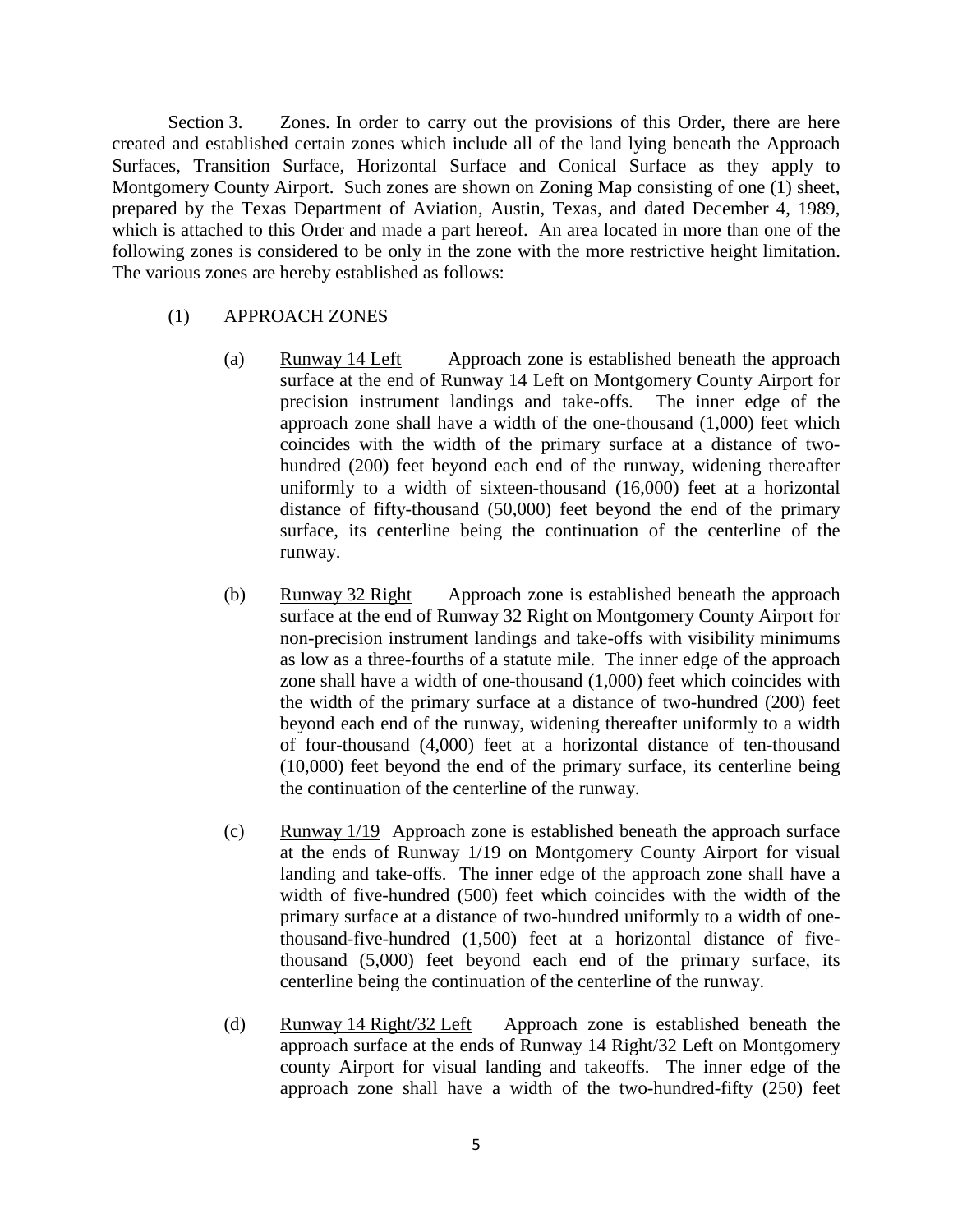which coincides with the width of the primary surface at a distance of twohundred (200) feet beyond each end of the runway, widening thereafter uniformly to a width of one-thousand-two-hundred-fifty (1,250) feet at a horizontal distance of five-thousand (5,000) feet beyond each end of the primary surface, its centerline being the continuation of the centerline of the runway.

- (2) TRANSITION ZONES Transition zones are hereby established beneath the transition surface adjacent to each runway and approach surface as indicated on the zoning map. Transition surfaces, symmetrically located on either side of runways, have variable widths as shown on the zoning map. Transitional surfaces extend outward and upward at right angles to the runway centerline and the runway centerline extended at a slope of seven (7) to one (1) from the sides of the primary surface and from the sides of approach surfaces. Transitional surfaces for those portions of the precision approach surface which project through and beyond the limits of the conical surface extend a distance of five-thousand (5,000) feet measured horizontally from the edge of the approach surface and at right angles to the runway centerline.
- (3) HORIZONTAL ZONE The area beneath a horizontal plane one-hundredfifty (150) feet above the established airport elevation, the perimeter of which is constructed by swinging arcs of ten-thousand (10,000) feet radii from the center of each end of the primary surface of Runway(s) 14 Left/32Right and connecting the adjacent arcs by lines tangent to those arcs.

CONICAL ZONE The area beneath the conical surface extending outward and upward from the periphery of the horizontal surface at a slope of twenty (20) to one (1) for a horizontal distance of four-thousand (4,000) feet.

Section 4. Height Limitations. Except as otherwise provided in this Order, no structure shall be erected, altered, or maintained, and not tree shall be allowed to grow in any zone created by this Order to a height in excess of the applicable height limit herein established for such zone. Such applicable height limitations are hereby established for each of the zones in question as follows:

- (1) APPROACH ZONES
	- (a) Runway 14 Left One (1) foot in height for each fifty (50) feet in horizontal distance beginning at the end of and at the elevation of the primary surface and extending to a point ten-thousand (10,000) feet from the end of the primary surface, then rising one (1) foot in height for each forty (40) feet in horizontal distance for an additional forty-thousand (40,000) feet.
	- (b) Runway 32 Right One (1) foot in height for each thirty-four (34) feet in horizontal distance beginning at the end of and at the elevation of the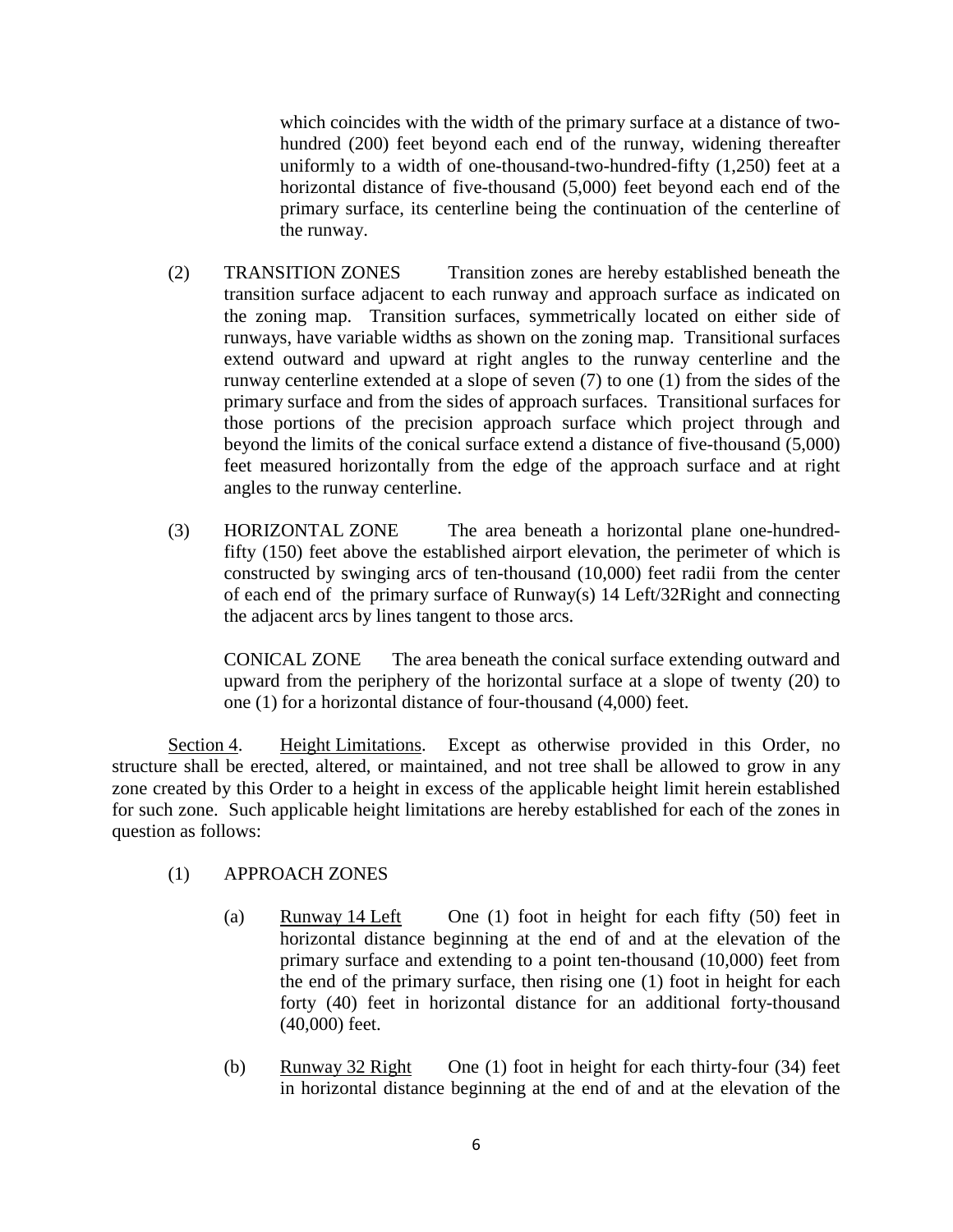primary surface and extending to a point ten thousand (10,000) feet from the end of the primary surface.

(c) Runway 1/19 and Runway 14 Right/32 Left One (1) foot in height for each twenty (20) feet in horizontal distance beginning at the end of and at the elevation of the primary surface and extending to a point five-thousand (5,000) feet from the end of the primary surface.

# (2) TRANSITION ZONES

Slope seven (7) feet outward for each foot upward beginning at the sides of and at the same elevation as the primary surface and the approach surface, and extending to a height of one-hundred-fifty (150) feet above the airport elevation which is two-hundred-forty-one (241) feet above mean sea level. In addition to the foregoing, there are established height limits sloping seven (7) feet outward for each foot upward beginning at the sides of and at the same elevation as the approach surface, and extending to where they intersect the conical surface. Where the precision instrument runway approach zone projects beyond the conical zone, there are established height limits sloping seven (7) feet outward for each foot upward beginning at the sides of and at the same elevation as the approach surface, and extending a horizontal distance of five-thousand (5,000) feet measured at ninety (90) degree angles to the extended runway centerline.

- (3) HORIZONTAL ZONE Established at one-hundred-fifty (150) feet above the airport elevation, or a height of three-hundred-ninety-one (391) feet above mean sea level.
- (4) CONICAL ZONE Slopes twenty (20) feet outward for each foot upward beginning at the periphery of the horizontal zone and at one-hundred-fifty (150) feet above the airport elevation and extending to a height of three-hundred-fifty (350) feet above the airport elevation.
- (5) EXCEPTED HEIGHT LIMITATIONS Nothing in this Order shall be construed as prohibiting the growth, construction or maintenance of any tree or structure to a height up to fifty (50) feet above the surface of the land.

Section 5. Use Restrictions. Notwithstanding any other provisions of this Order, no use may be made of land or water within any zone established by this Order in such a manner as to create electrical interference with navigational signals or radio communication between the airport and aircraft, make it difficult for pilots to distinguish between airport lights and others, result in glare in the eyes of pilots using the airport, impair visibility in the vicinity of the airport, create bird strike hazards, or otherwise in any way endanger or interfere with the landing, taking off, or maneuvering of aircraft intending to use the airport.

Section 6. Nonconforming Uses.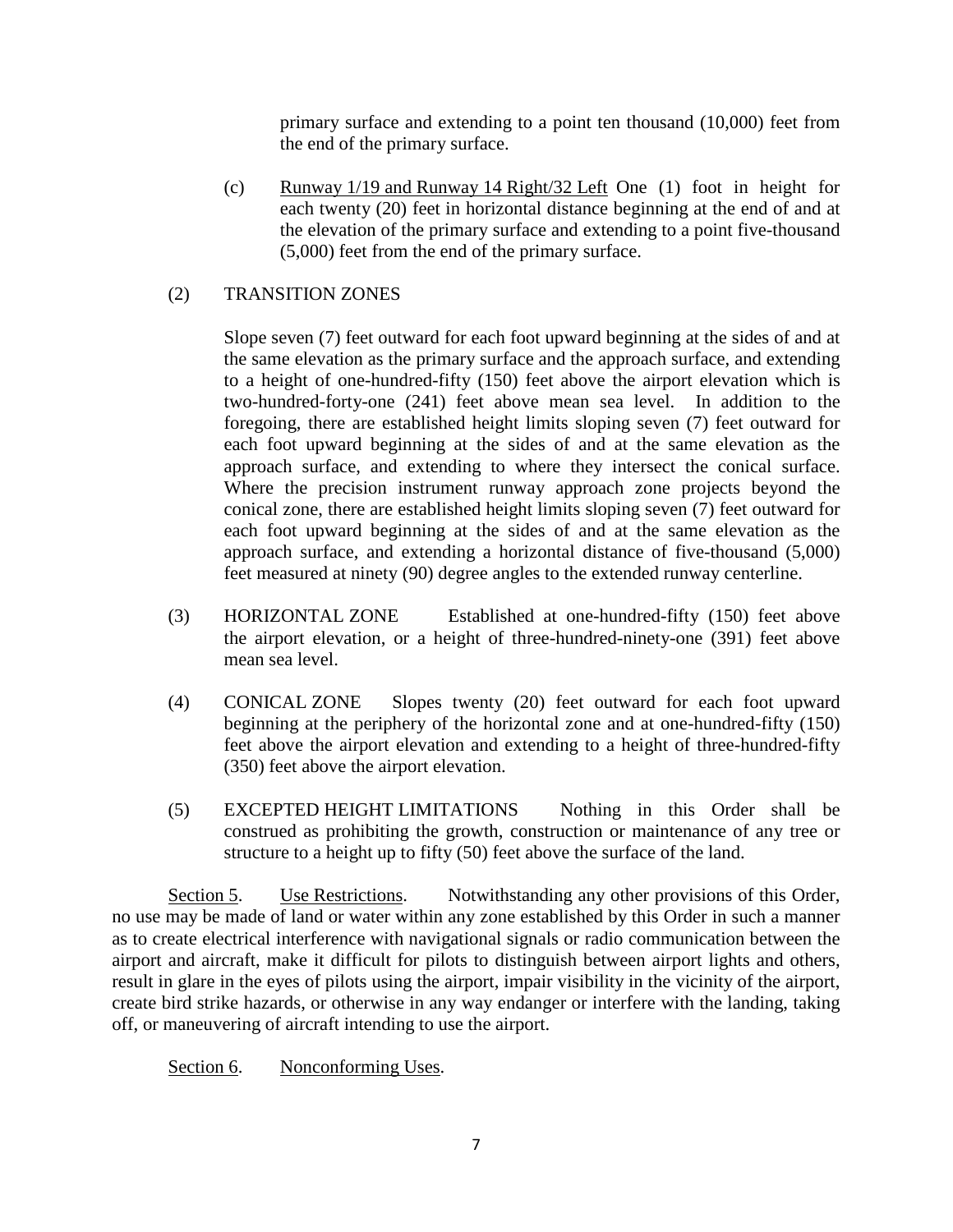- (1) Regulations Not Retroactive. The regulations prescribed by this Order shall not be construed to require the removal, lowering, or other change or alteration of any structure or tree not conforming to the regulations as of the effective date of this Order, or otherwise interfere with the continuance of any nonconforming use. Nothing herein contained shall require any change in the construction, alteration, or intended use of any structure, the construction or alternation of which was begun prior to the effective date of this Order, and is diligently prosecuted.
- (2) Marking and Lighting. Notwithstanding the preceding provision of this Section, the owner of any nonconforming structure or tree is hereby required to permit the installation, operation, and maintenance thereon of such markers and lights as shall be deemed necessary by the Commissioners Court of Montgomery County, Texas, to indicate to the operators of aircraft in the vicinity of the Airport, the presence of such airport hazards. Such markers and lights shall be installed, operated, and maintained at the expense of Montgomery County, Texas.

## Section 7. Permits.

- (1) Future Uses. Except as specifically provided in a, b, and c, hereunder, no material change shall be made in the use of land, no structure shall be erected or otherwise established, and not tree shall be planted in any zone hereby created unless a permit therefor shall have been applied for and granted. Each application for a permit shall indicate the purpose for which the permit is desired, with sufficient particularity to permit it to be determined whether the resulting use, structure, or tree would conform to the regulations herein prescribed. If such determination is in the affirmative, the permit shall be granted. No permit for a use inconsistent with the provisions of this Order shall be granted unless a variance has been approved in accordance with Section 7, Par. (4).
	- (a) In the area lying within the limits of the horizontal zone and conical zone, no permit shall be required for any tree or structure less than seventy-five (75) feet of vertical height above the ground, except when, because of terrain, land contour, or topographic features, such tree or structure would extend above the height limits prescribed for such zones.
	- (b) In areas lying within the limits of the approach zones, but at a horizontal distance of not less than four-thousand two-hundred (4,200) feet from each end of the runway, no permit shall be required for any tree or structure less than seventy-five (75) feet of vertical height above the ground, except when such tree or structure would extend above the height limit prescribed for such approach zones.
	- (c) In the areas lying within the limits of the transition zones beyond the perimeter of the horizontal zone, no permit shall be required for any tree or structure less than seventy-five (75) feet of vertical height above the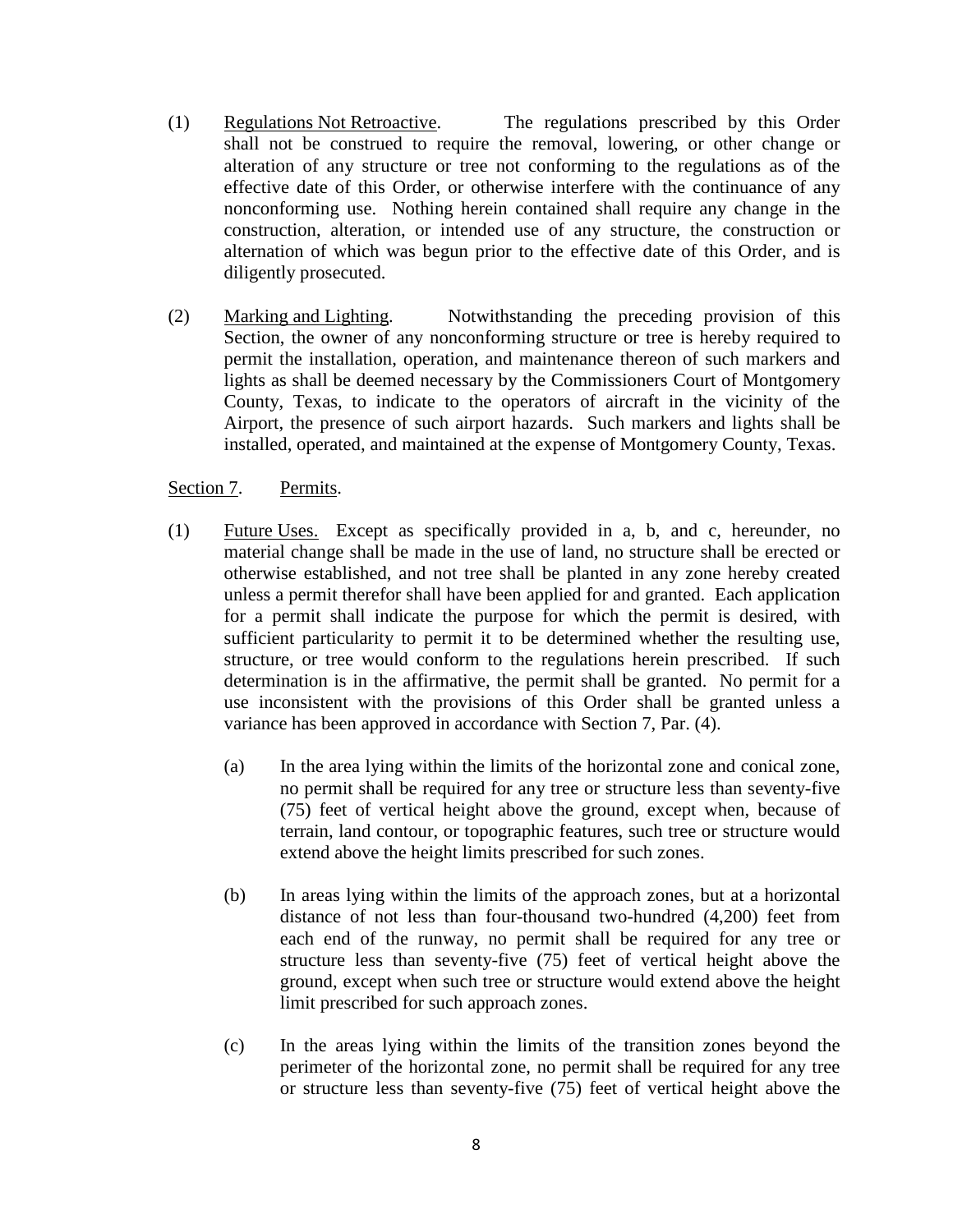ground, except when such tree or structure, because of terrain, land contour, or topographic features, would extend above the height limit prescribed for such transition zones.

Nothing contained in any of the foregoing exceptions shall be construed as permitting or intending to permit any construction, or alteration of any structure, or growth of any tree in excess of any of the height limits established by this Order except as set forth in Section 4, Par. (5).

- (2) Existing Uses. No permit shall be granted that would allow the establishment or creation of any airport hazard or permit a nonconforming use, structure, or tree to be made or become higher, or become a greater hazard to air navigation, than it was on the effective date of this Order or nay amendments thereto or than it is when the application for a permit is made. Except as indicated; all applications for such a permit shall be granted.
- (3) Nonconforming Uses Abandoned or Destroyed. Whenever the Commissioners Court of Montgomery County, Texas determines that a nonconforming structure or tree to be made or become higher, or become a greater hazard to air navigation, than it was on the effective date of this Order or any amendments thereto or than it is when the application for a permit is made. Except as indicated; all applications for such a permit shall be granted.
- (4) Variances. Any person desiring to erect or increase the height of any structure, or permit the growth of any tree, or use his property, in violation of the regulations prescribed in this Order, may apply to the Board of Adjustment for a variance from such regulations in question. The application for variance shall be accompanied by a determination from the Federal Aviation Administration as to the effect of the proposal on the operation of air navigation facilities and the safe, efficient use of navigable airspace. Such variances shall be allowed where it is duly found that a literal application or enforcement of the regulations will result in unnecessary hardship and the relief granted would not be contrary to the public interest, but do substantial justice, and be in accordance with the spirit of this Order. Additionally, no application for variance to the requirements of this Order may be considered by the Board of Adjustment unless a copy of the application has been furnished to the Montgomery County Airport Advisory Board for advice as to the aeronautical effects of the variance. If the Montgomery County airport Advisory Board does not respond to the application within fifteen (15) days after receipt, the Board of Adjustment may act on its own to grant or deny said application.
- (5) Obstruction Marking and Lighting. Any permit or variance granted may, if such action is deemed advisable by the Montgomery County Commissioners Court or the Board of Adjustment to effectuate the purpose of this Order and be reasonable in the circumstances, be so conditioned as to require the owner of the structure or tree in question to allow the commissioners Court to install, operate and maintain,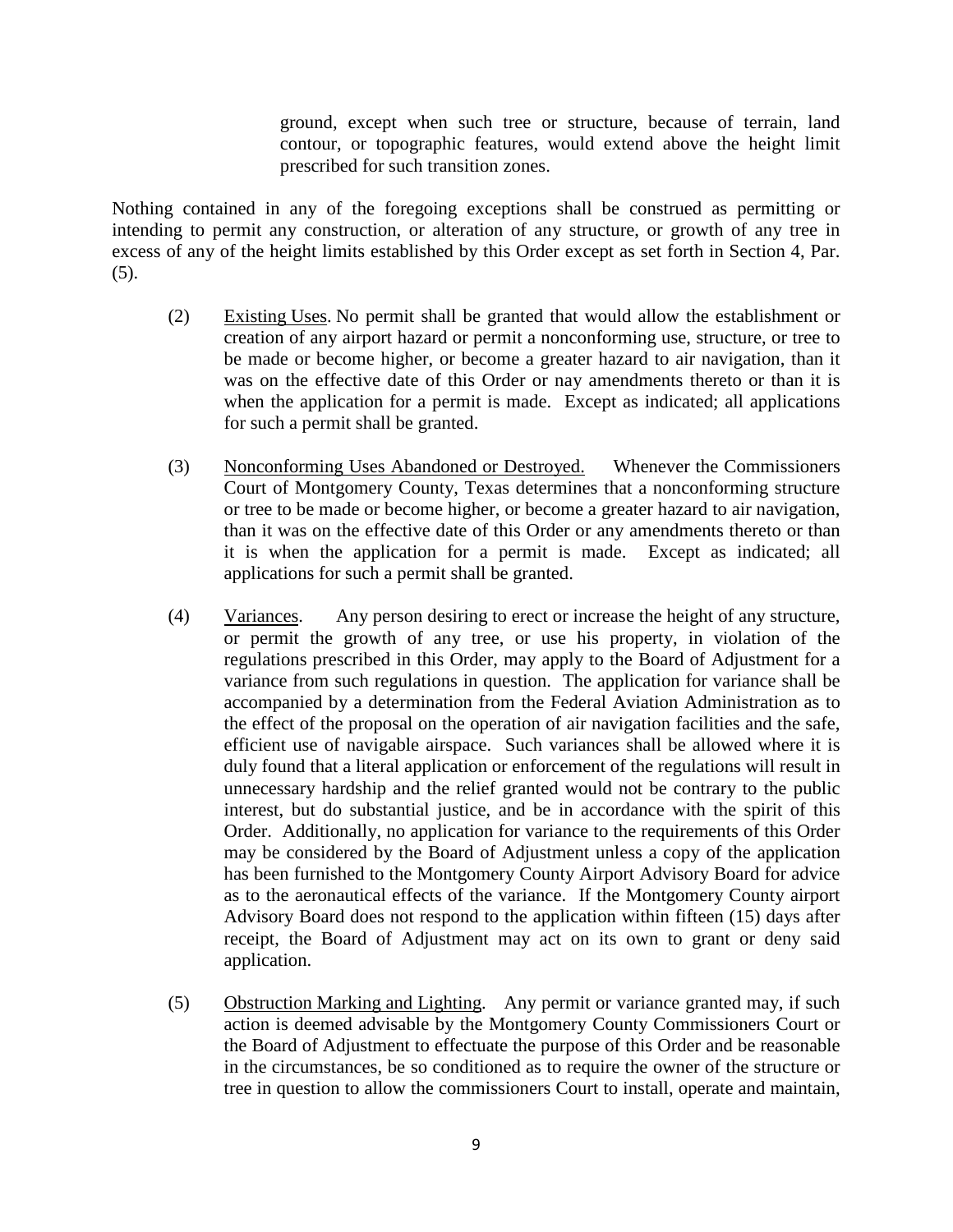at the expense of Montgomery County, Texas, such markings and lights as may be necessary.

Section 8. Enforcement. It shall be the duty of the Commissioners Court Montgomery County, Texas, to administer and enforce the regulations prescribed herein. Applications for permits shall be made to the Commissioners Court upon a form published for that purpose. Applications for variances shall be made to the Board of Adjustment by first filing said application for variance with the Commissioners Court who shall forthwith transmit said application to the Board of Adjustment for determination.

#### Section 9. Board of Adjustment.

- (1) There is hereby created a Board of Adjustment to have and exercise the following powers:
	- (a) to hear and decide appeals from any order, requirement, decision, or determination made by the Commissioners Court of Montgomery County, Texas, in the enforcement of this Order;
	- (b) to hear and decide special exceptions to the terms of this Order upon which such Board of Adjustment under such regulations may be required to pass;
	- (c) to hear and decide specific variances.
- (2) The Board of Adjustment shall consist of five (5) members appointed by the Commissioners Court of Montgomery County, Texas, and each shall serve for a term of two (2) years and removable for cause by the appointment authority upon written charges, after a public hearing.
- (3) The Board of Adjustment shall adopt rules for its governance and procedure in harmony with the provisions of this Order. Meetings of the Board of Adjustment shall be held at the call of the Chairman and at such times as the board of Adjustment may determine. The Chairman, or in his absence the acting chairman, may administer oaths and compel the attendance of witnesses. All hearings of the Board of Adjustment shall be public. The Board of Adjustment shall keep minutes of its proceedings showing the vote of each member upon each question, or, if absent or failing to vote, indicating such fact, and shall keep records of its examinations and other official actions, all of which shall immediately be filed in the office of the County Clerk of Montgomery County, Texas, and shall be a public record.
- (4) The Board of Adjustment shall make written findings of fact and conclusions of law stating the facts upon which it relied when making its legal conclusions in reversing, affirming, or modifying any order, requirement, decision, or determination which comes before it under the provisions of this Order.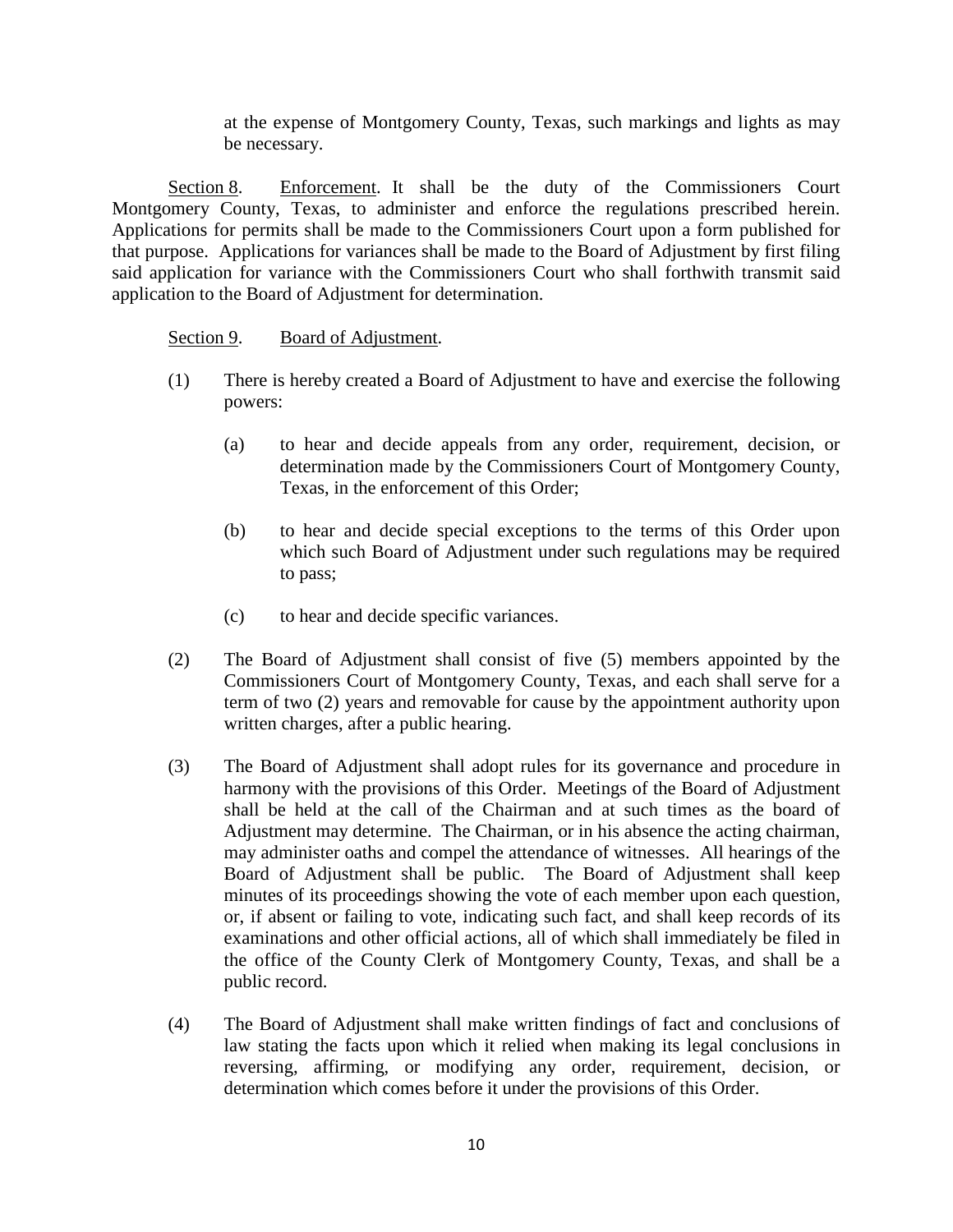(5) The concurring vote of four (4) members of the Board of Adjustment shall be necessary to reverse any order, requirement, decision, or determination of the Montgomery County Commissioners Court or to decide in favor of the applicant on any matter upon which it is required to pass under this Order, or to effect any variation in this Order as provided in the Tex. Local Gov't. Code Ann., §241.032(d) (Vernon 1988).

#### Section 10. Appeals.

- (1) Any person aggrieved, or any taxpayer affected, by any decision of the Commissioners Court of Montgomery County, Texas, made in their administration of this Order, if of the opinion that a decision of the Commissioners Court is an improper application of these regulations, may appeal to the Board of Adjustment.
- (2) All appeals hereunder must be taken within a reasonable time as provided by the rules of the Board of Adjustment, by filing with the Montgomery County Commissioners Court a notice of appeal specifying the grounds thereof. The Commissioners Court shall forthwith transmit to the Board of Adjustment all the papers constituting the record upon which the action appealed from was taken.
- (3) An appeal shall stay all proceedings in furtherance of the action appealed from, unless the Montgomery County Commissioners Court certifies to the Board of Adjustment, after the notice of appeal has been filed with it, that by reason of the facts stated in the certificate, a stay would, in the opinion of Commissioners Court cause imminent peril to life or property. In such case, proceedings shall not be stayed except by order of the Board of Adjustment on notice to the Commissioners Court and on due cause shown.
- (4) The Board of Adjustment shall fix a reasonable time for hearing appeals, give public notice and due notice to the parties in interest, and decide the same within a reasonable time. Upon the hearing any party may appear in person or by agent or by attorney.
- (5) The Board of Adjustment may in conformity with the provisions of this Order, reverse or affirm, in whole or in part, or modify the order, requirement, decision or determination appealed from an may make such order, requirement, decision or determination, as may be appropriate under the circumstances.

Section 11. Judicial Review. Any person aggrieved, or any taxpayer affected, by any decision of the Board of Adjustment, may appeal to a court of competent jurisdiction, as provided by the Airport Zoning Act, Tex. Local Gov't. Code Ann., §241.044 (Vernon 1988).

Section 12. Enforcement and Remedies. The Commissioners Court of Montgomery County, Texas may institute in any Court of competent jurisdiction, an action to prevent, restrain,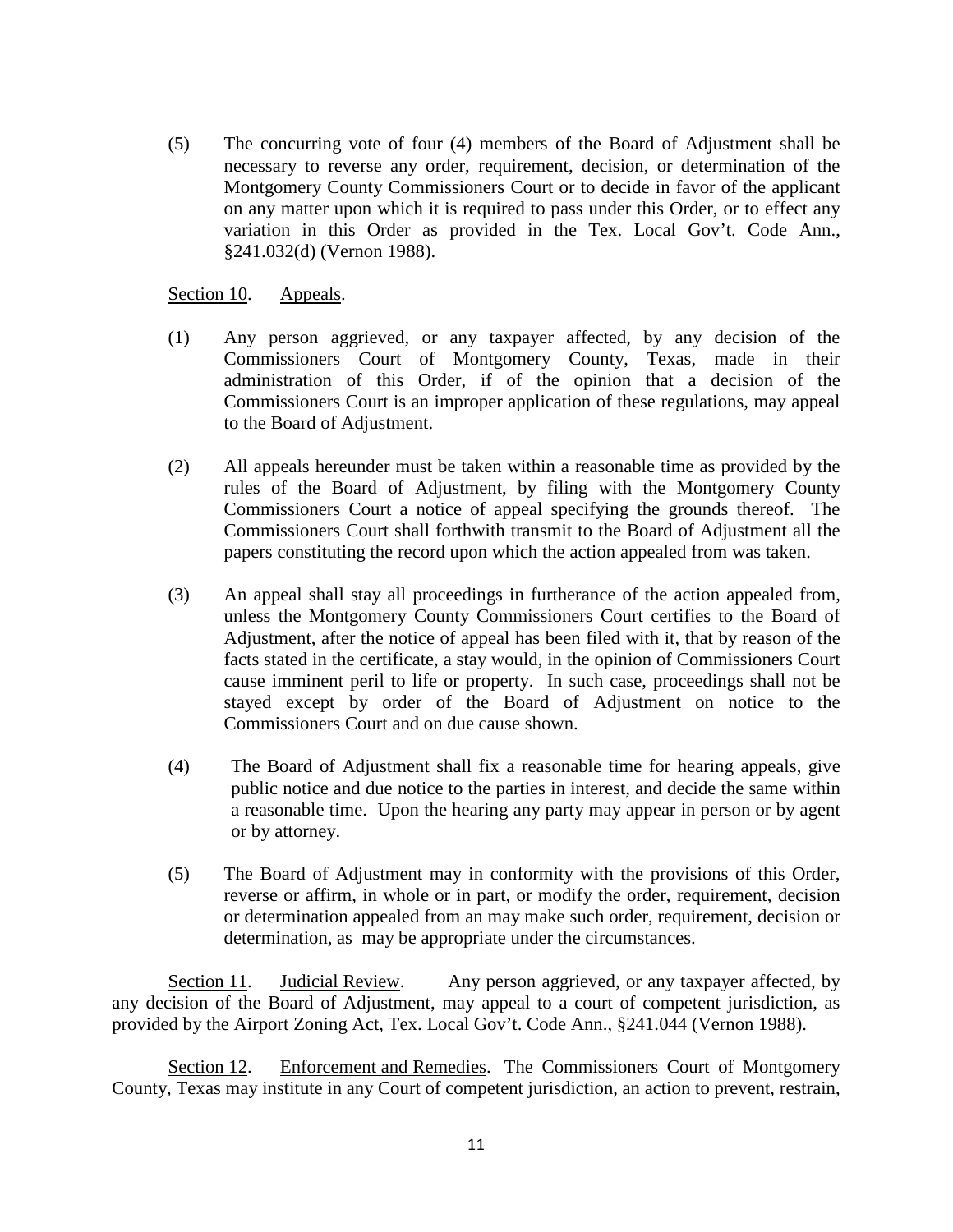correct, or abate any violation of this Order or of any order or ruling made in connection with its administration or enforcement including, but not limited to, an action for injunctive relief as provided by the Airport Zoning Act, Tex. Local Gov't. Code Ann., §241.901 (Vernon 1988).

Section 13. Penalties. Each violation of this Order or of any regulation order, or ruling promulgated hereunder shall constitute a misdemeanor and upon conviction shall be punishable by a fine of not more than \$200.00 and each day a violation continues to exist shall constitute a separate offense.

Section 14. Conflicting Regulations. Where there exists a conflict between any of the regulations or limitations prescribed in this Order and any other regulations applicable to the same area, whether the conflict be with respect to the height of structures or trees, the use of land, or any other matter, the more stringent limitation or requirement shall govern and prevail as provided by the Airport Zoning Act, Tex. Local Gov't. Code Ann., §241.901 (Vernon 1988).

Section 15. Severability. If any of the provisions of this Order or the application thereof to any person or circumstances is held invalid, such can be given effect without the invalid provision or application, and to this end the provisions of this Order are declared to be severable.

Section 16. Repeal of Airport Zoning Order. The Montgomery County Airport Hazard Zoning Order adopted by the Commissioners Court of Montgomery County, Texas, on November 7, 1977, and revised July 10, 1978, is hereby repealed effective the date of this Order.

Section 17. Effective Date. WHEREAS, the immediate operation of the provisions of this Order is necessary for the preservation of the public health, public safety, and general welfare; an EMERGENCY is hereby declared to exist, and this Order shall be in full force and effect from and after its passage by the Commissioners Court and publication and posting as required by law. Adopted by the Commissioners Court of Montgomery County, Texas, this  $2<sup>nd</sup>$  day of July 1990.

> County Judge, Montgomery County, Texas

County Commissioner, Precinct No. 1

\_\_\_\_\_\_\_\_\_\_\_\_\_\_\_\_\_\_\_\_\_\_\_\_\_\_\_\_\_\_\_\_\_

\_\_\_\_\_\_\_\_\_\_\_\_\_\_\_\_\_\_\_\_\_\_\_\_\_\_\_\_\_\_\_\_\_

\_\_\_\_\_\_\_\_\_\_\_\_\_\_\_\_\_\_\_\_\_\_\_\_\_\_\_\_\_\_\_\_\_ County Commissioner, Precinct No. 2